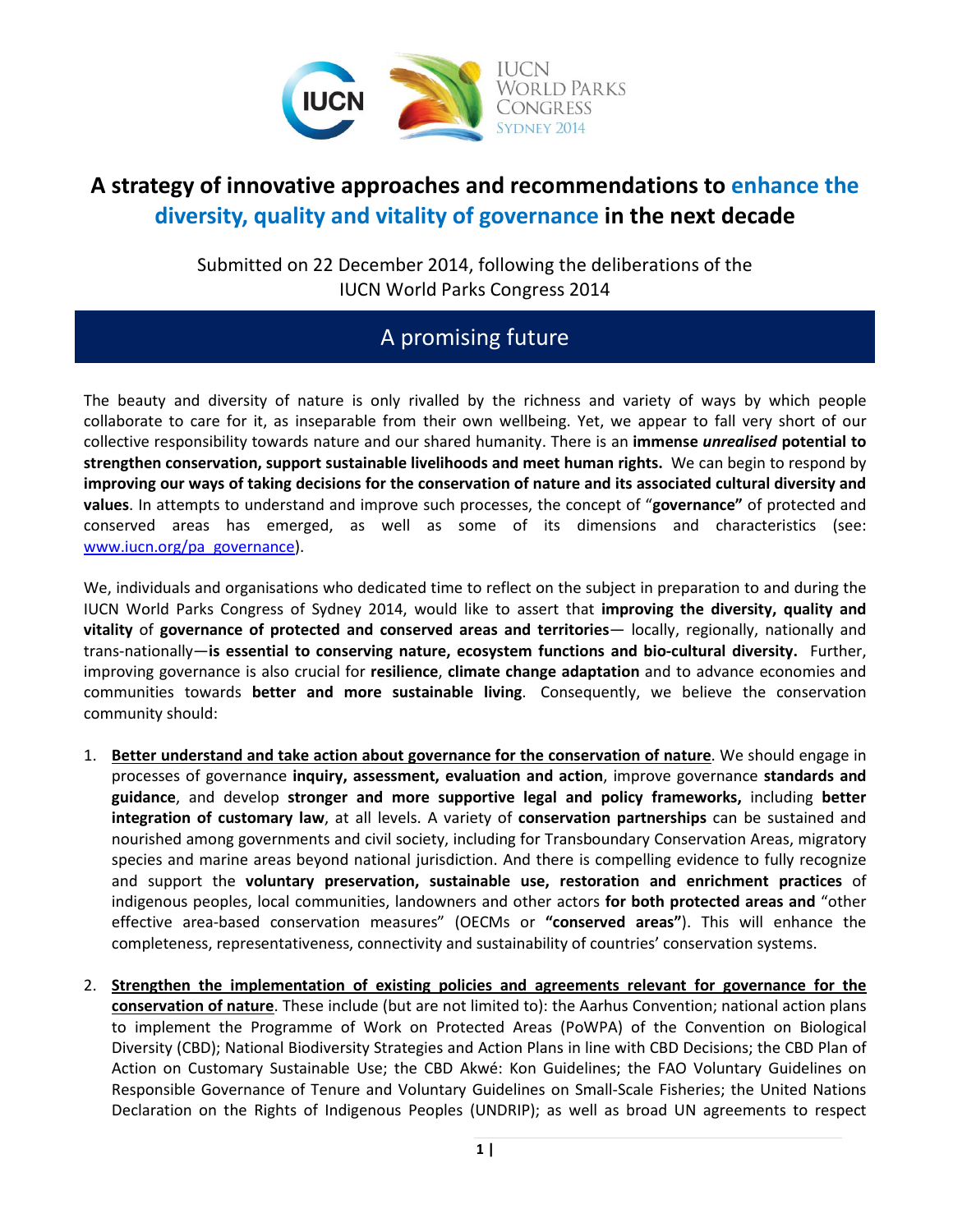procedural and substantive human rights. Implementation should be strengthened through a combination of **concrete action** in the field, **capacity building** in learning networks, **new legislation, regulations and enforcement efforts** and adherence to values such as **mutual respect, dignity and humility** in governance policies and practices. Clear **limits to patterns of unsustainable exploitation of natural resources** should be set via relevant non regression principles and "No Go" policies to prevent damage from industrial and extractive activities.

3. **Advance the "governance frontier" towards action on humanity's most urgent agenda: moving away from growth-based development models towards more sustainable, equitable and satisfying economies and societies.** Societies need to learn from successful experiences in ecological sustainability, self-reliance and direct democracy for the governance of the commons. They need to commit towards models of **well being based on the equitable, effective and wise governance for the conservation of nature**, from the local level (e.g., a village forest) to the national level (e.g., fisheries in a marine economic exclusive zone), from the regional level (e.g., migratory wildlife) to the global level (e.g., the atmosphere and climate). All sectors of society, but especially **women, the youth**, **elders** willing to share their wisdom about nature and people, as well as **landowners and primary producers—farmers, herders, fishermen, forest dwellers—** should engage in nature conservation and nourish a **diversity of values and incentives for ecological sustainability. Communities** should **re-energise as governance actors**, build their **food and water sovereignty** on a proper care of the natural commons and **nourish** their unique local **knowledge, institutions and capacities** towards the long term vision necessary for **sustainable human development.** The **post-2015 Sustainable Development Goals** should be oriented by a thorough understanding of governance issues and values for the conservation of nature.

#### The current situation

Throughout the world, **nature is under attack**, **political and economic inequality is increasing** and formal **conservation practices**— where they exist— remain much **less equitable, collaborative, and systemically connected than they could be**. In particular, **threats** to existing and potential conservation areas and priorities **are increasing** with a rapid expansion and intensification of industrial and extractive activities and associated technologies and financial speculations. In several countries, **illegal logging, wildlife crime, corruption and conservation-related injustice** persist **at alarming levels**, at times also fuelled by poor understanding of governance and sustainable use facts, and/or by weak legal frameworks. **Territories and areas voluntarily conserved** by indigenous peoples, local communities and private landowners are still **largely unrecognised and unsupported**. The recognition of the collective rights and responsibilities of indigenous peoples and local communities—which is delivering enormous conservation benefits in places such as Namibia, Brazil, Tanzania or the Philippines— is still waiting to be secured and extended in mega-diverse countries such as Indonesia, the Democratic Republic of Congo, Russia, China or Madagascar.

**International instruments** have made **important progress** in recognising the role of governance diversity and equity in sustaining conservation and livelihoods, but their **implementation** is often **limited** and their political weight remains considerably less than that of instruments promoting economic growth and "business as usual", including conservation business. For instance, the Parties to the CBD report limited implementation of Element 2 of PoWPA (the element dedicated to governance, participation, equity and benefit sharing) despite it being critical to meeting the Programme's overall objectives. Governance issues remain poorly understood and only a few countries take advantage of the implications of a fair sharing of the benefits deriving from sustainable use of biodiversity. Meanwhile, financial instruments supposed to sustain conservation reveal questionable, and at times counterproductive, results and questionable sustainability.

While action to embrace **governance diversity** for the conservation of nature is emerging— in particular because of interest in collaborative and voluntary conservation models that show comparative advantages for equity, effectiveness and efficiency- in most countries conventional governance modalities remain predominant in public perception and support. Some improvements in **governance quality** can be noted in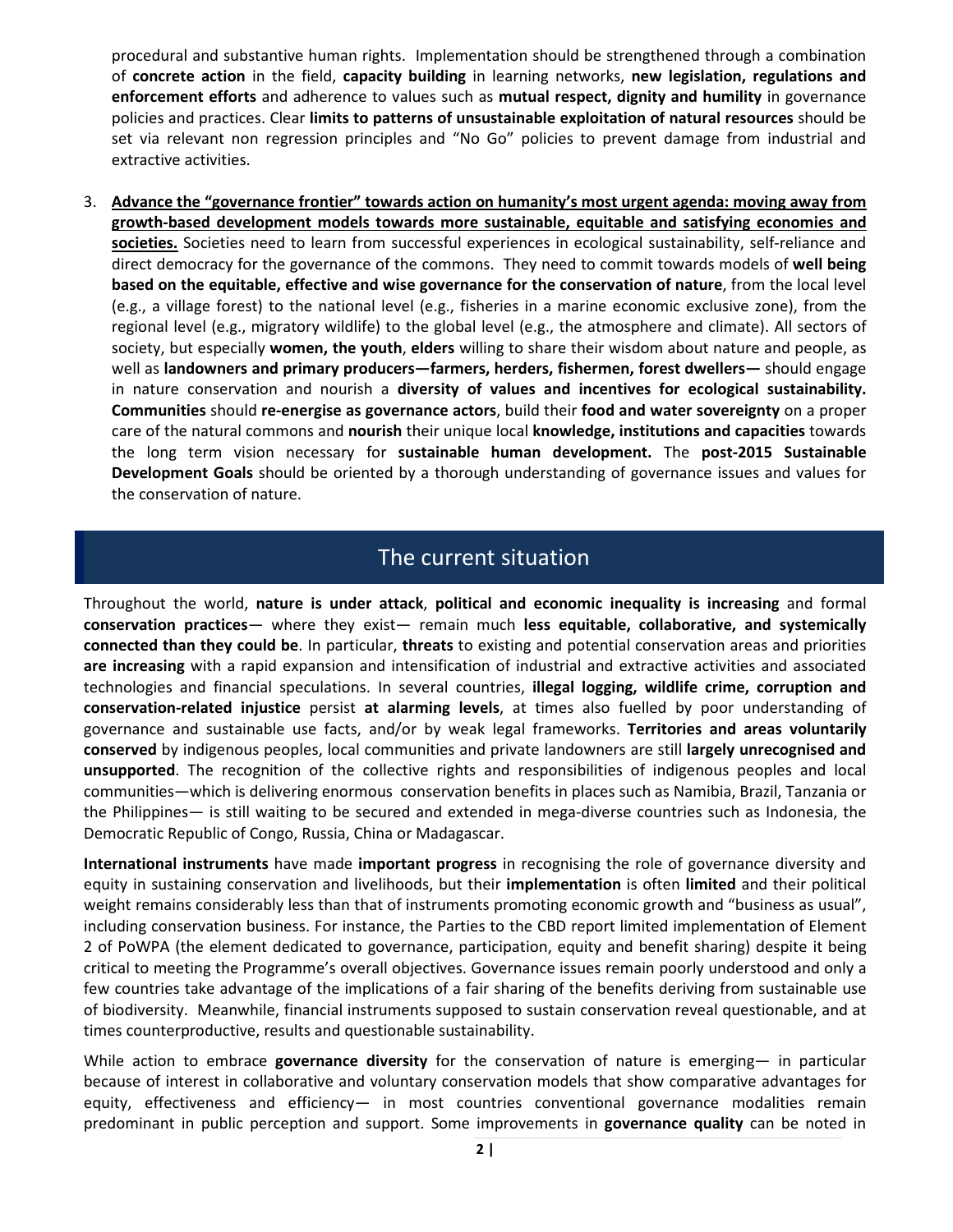terms of enhanced participation and voice, respect for recognized rights and dignity of people, and accountability for protected areas. Conservation inequities, however, remain the rule rather than the exception wherever top-down is the preferred decision-making model and civil society has limited capacity to question authority or receive recognition of collective rights, responsibilities and conservation capacities. Importantly, the world reservoir of **governance vitality** for conservation— the capacity for integration and connectivity, learning from experience and social-ecological history, fostering engagement and developing innovative and empowering solutions—continues to be largely neglected.

In many countries, **the cultural and spiritual values of nature** are still a driving force for conservation, especially in relation to indigenous peoples' territories, the commons of traditional peasant, forest, pastoral and fishing communities, and sacred natural and cultural sites, landscapes and seascapes. The idea that protected areas and "conserved areas" can be supported as part of the same conservation systems is also gaining ground. Overall, however, collaboration remains limited between formal conservation agencies and indigenous peoples, local caretaker communities, individuals and groups that share cultural and spiritual values, concerns and/or a common faith or worldview related to nature. It is crucial that **existing traditional knowledge, customary laws, institutions and wisdom for conservation**– currently neglected or even repressed in some countries-- be **fully valued and integrated with new knowledge, technologies and legal and policy mechanisms** to fulfil their potential for enhanced collaboration, adaptation, innovation, connectivity and resilience. This integration must be the result of fair co-production and mutual engagement and remain consistent with the rights and aspirations of all relevant knowledge-holders.

In parallel, there is a clear need to **set limits to the continuing unsustainable and destructive exploitation of nature**. So far, existing "No Go" policies and governance mechanisms for restricting industrial and extractive activities have been underutilized, ineffectively enforced by governments and, in some cases, simply ignored. IUCN possesses solid and long-standing policy positions to this effect, including "No Go" for extractive industries in World Heritage Sites and IUCN Protected Area Categories I-IV. Additional "No Go" legal frameworks and policy mechanisms that can be developed or better utilised and enforced in many countries include (a) respect for indigenous peoples' territories, the commons of peasant, forest, herder and fisher communities, areas conserved by religious communities and sacred natural and cultural sites; (b) respect of the right of indigenous peoples to self-determination and free, prior and informed consent as part of UNDRIP commitments; and (c) specific national legislation and policies to support the conservation of nature, such as firmly declared "no-take" zones in marine protected areas, and their enforcement through regulations, courts and customary laws. While there is increasing stress on the "rights of nature" and "ecocide" as a crime against humanity, efforts to set up an International Court for the Environment remain short of the goal.

### Recommendations for change

- 1. **Enhancing governance.** All countries, relevant organisations, protected area managers and rightsholders **realise the full potential of enhancing governance for the conservation of nature** through participatory processes of inquiry, assessment, evaluation and action for systems of protected and conserved areas and territories in the landscape / seascape and for individual sites.
- 2. **Standards and guidance**. All countries, relevant organisations, protected area managers and rightsholders inclusively develop **standards, guidance and stronger and more supportive legal frameworks,** including **better integration of customary laws**, **to enhance the diversity, quality and vitality** of governance of protected and conserved areas and territories. This is particularly important in relation to CBD's PoWPA and Plan of Action on Customary Sustainable Use, National Biodiversity Strategies and Action Plans, and IUCN Green Lists.
- 3. **Voluntary conservation.** All countries, relevant organisations, protected area managers and rightsholders better recognise and appropriately support **voluntary and self-directed conservation efforts**, including in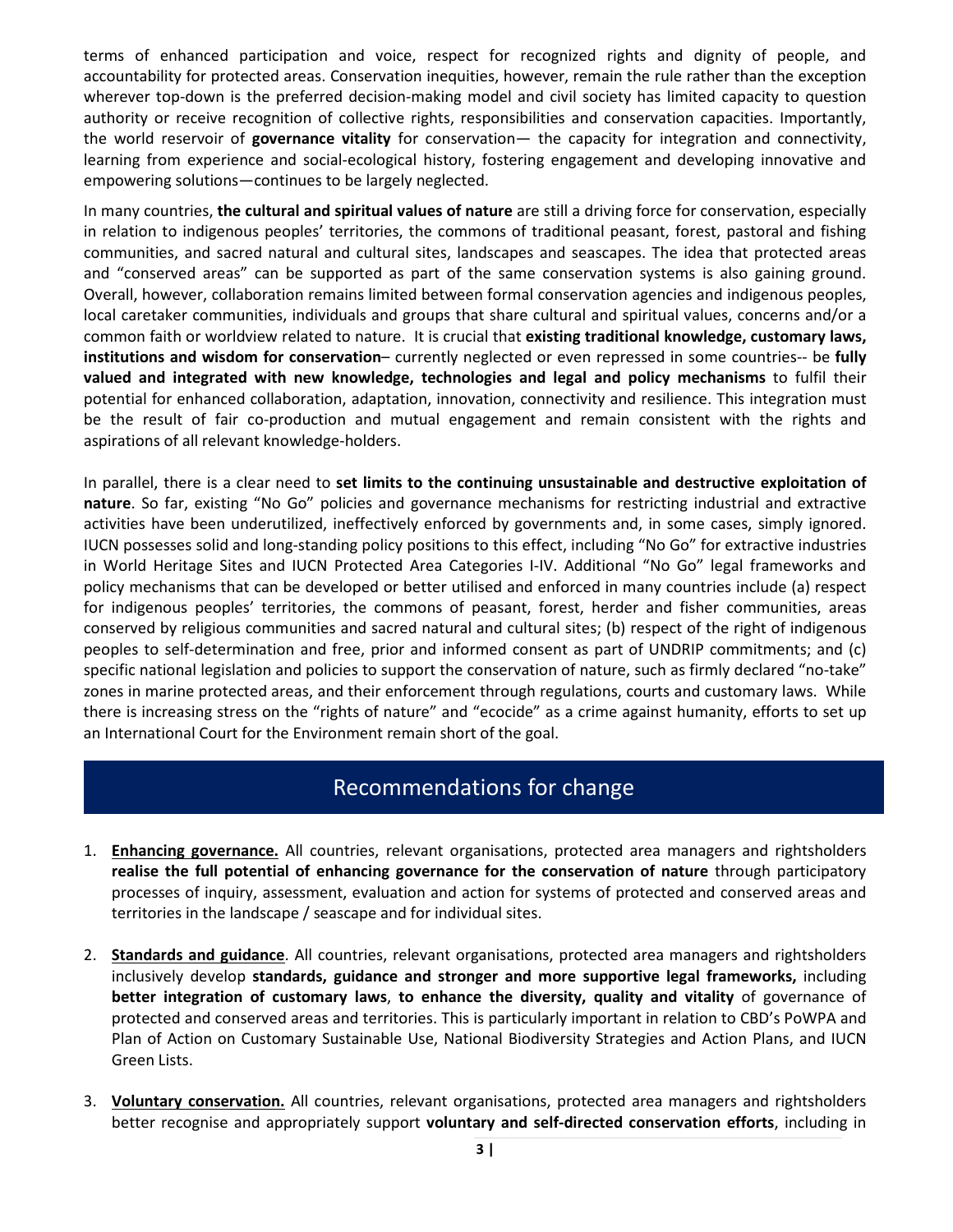the **territories and areas conserved by indigenous peoples and local communities (ICCAs)** *within* **and**  *outside* **protected areas**, and in **privately protected and conserved areas and networks**.

- 4. **Collective rights and responsibilities.** All countries, relevant organisations, protected area managers and rightsholders take concrete steps, through laws, agreements and enforcement mechanisms, to recognise and secure the right of **self-determination of indigenous peoples** as well as the **collective land and resource rights and responsibilities of indigenous peoples and traditional peasant, forest, herder and fishing communities—both sedentary and mobile— for the billions of hectares of forests, rangelands, wetlands, mountains, coastlands and sea they customarily govern and manage on our planet**. This will strengthen their commitment to sustainable livelihoods and foster their engagement in conserving nature.
- 5. **Governance overlaps.** In situations where the land, water, natural resources and coastal and marine areas of indigenous peoples and local communities **overlap with established protected areas** under any other governance type, all countries and relevant organisations ensure that **collective rights and responsibilities** to own, govern, manage, and use such land, water, natural resources and coastal and marine areas are respected. Further, they ensure that the indigenous peoples' and local communities' right to **free, prior and informed consent** is affirmed and their livelihoods and food and water sovereignty are appropriately recognized and supported, along with their knowledge, institutions, practices, management strategies and plans related to conservation. They foster, moreover, the full engagement of the concerned indigenous peoples and local communities in the governance of the overlapping established protected areas.
- 6. **Governance for sustainable use.** All countries, relevant organisations, protected area managers and rightsholders recognise and learn from the **conservation models** and **governance conditions** by which conservation of nature is **complementary to, and mutually supportive of, the presence of people, human development, and sustainable use of natural resources and wildlife**.
- 7. **Shared governance.** All countries, relevant organisations, protected area managers and rightsholders support the maintenance and implementation of a variety of **shared governance models** for protected and conserved areas, in particular for the **conservation of transboundary ecosystems and migratory species** as means to ensure their equity, effectiveness and efficiency, including for sustainable use. This should be achieved through recognition of customary practices, advances in protected area law and other legislation, and models of **transboundary conservation governance** designed to suit their contexts.
- 8. **Governance to conserve the High Seas.** Governments establish equitable and effective systems of **shared governance of marine areas beyond national jurisdiction** (incorporating marine protected areas) by developing, adopting and bringing into force through national laws **an international instrument, under the United Nations Convention on the Law of the Sea**, which will address conservation and sustainable use of marine biological diversity in areas beyond national jurisdiction.
- 9. **Aarhus and beyond.** All countries and relevant organisations, in line with the Aarhus Convention, establish mechanisms to ensure **access to information, meaningful participation in decision-making and justice** at all levels regarding protected and conserved areas.
- 10. **Implementing policies and agreements.** All countries, relevant organisations, protected area managers and rightsholders **recommit to and strengthen the implementation of policies and agreements concerning governance for the conservation of nature,** including (but not limited to): CBD national action plans to implement PoWPA and National Biodiversity Strategies and Action Plans in line with CBD Decisions; the CBD Plan of Action on Customary Sustainable Use; the CBD Akwé: Kon Guidelines; the FAO Voluntary Guidelines on Responsible Governance of Tenure and Voluntary Guidelines on Small-Scale Fisheries; UNDRIP; as well as broader procedural and substantive human rights. This should be achieved through a combination of **concrete action** in the field, **capacity building** in learning networks, **new legislation, regulations and enforcement**, and adherence to values such as **mutual respect, dignity and humility** in governance policies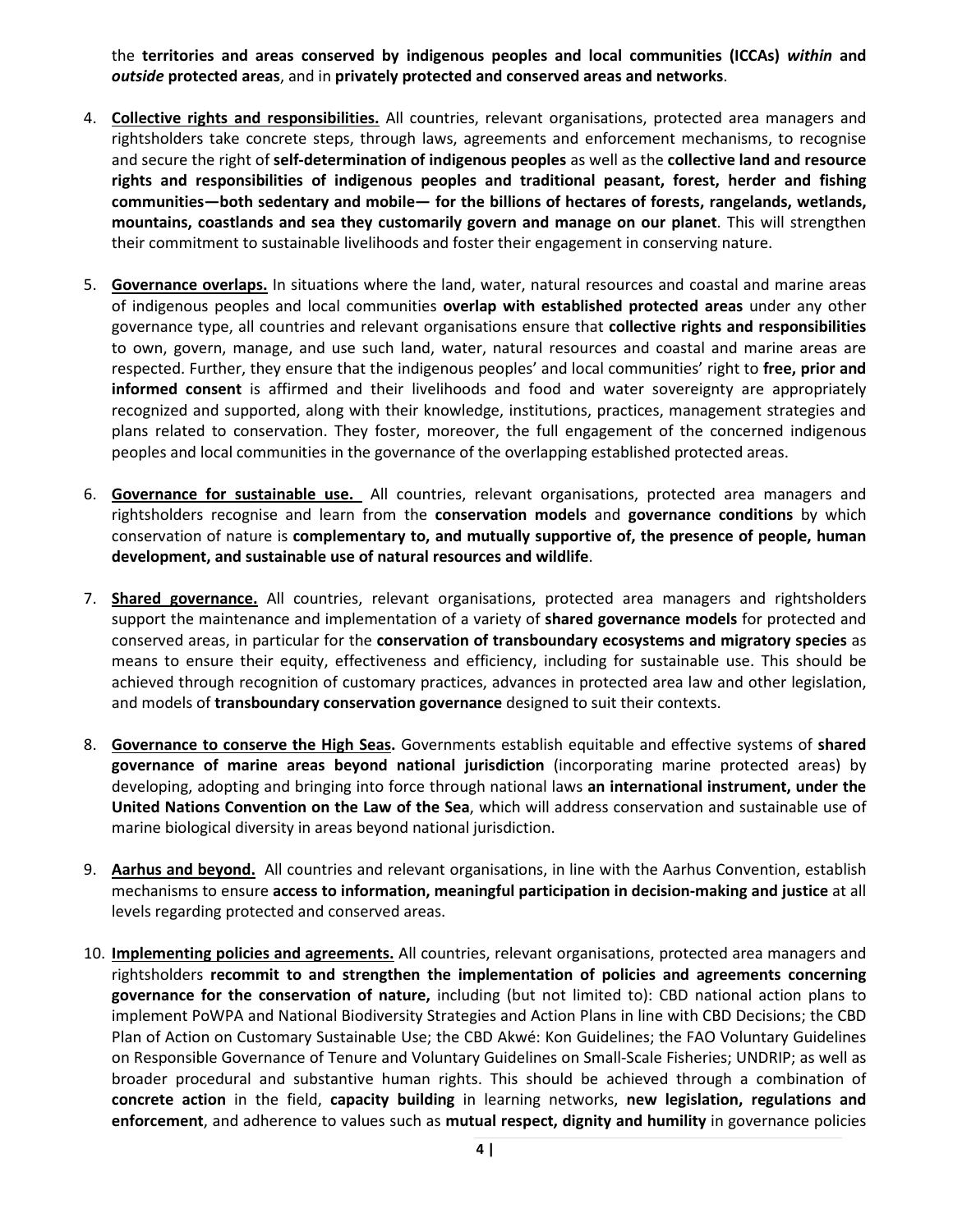and practices. Clear **limits to patterns of unsustainable exploitation of natural resources** should be set and respected.

- 11. **CBD Guidance.** The CBD Secretariat and relevant partners highlight and develop **guidance on**: **assessing the "equitable management" dimension of Aichi Target 11**; **governing, managing, recognizing and monitoring OECMs**; and better understanding the close **intersection of governance and the law** (both in the statutory and customary sense). This should be done through legitimate, widely consultative and accountable processes where indigenous peoples and local communities are fully engaged.
- 12. **Transnational wildlife crime.** All countries, relevant organisations, protected area managers and rightsholders engage in putting **transnational wildlife crime out of business** by well-coordinated support to: devolved wildlife governance arrangements that engage indigenous peoples and local communities and secure the equitable sharing of the benefits derived from conservation efforts, and sustainable use in particular; stronger laws and independent judiciaries; anti-corruption measures and whistleblower protection; mandatory due diligence regulations; increased law enforcement efforts by legitimate authorities in compliance with human rights standards; efficient transboundary cooperation, traceability mechanisms and regional alliances; and enhanced transparency at all levels.
- 13. **"No Go" policies**. All governments and relevant organizations, with full, informed and effective participation of relevant rightsholders set **clear limits to patterns of unsustainable exploitation of natural resources**. This includes **identifying, legally defining and implementing "No Go" policies,** such as existing IUCN policies to prevent extractive industries from affecting World Heritage Sites and protected areas under IUCN Category I to IV and other similar policies of international and national organisations, indigenous peoples and local communities. In addition, they **further investigate, adopt, expand and implement** "No Go" policies through regulatory instruments designed to conserve **Key Biodiversity Areas, ICCAs, sacred natural and cultural sites, indigenous peoples' territories, the commons of peasant, forest, herder and fishing communities, areas conserved by religious communities**, as well as, possibly, **protected areas under all categories**. "No Go" policies should be seen as interim measures while all countries move towards full sustainability across all landscapes and seascapes.
- 14. **Non-regression principles**. All countries and relevant organisations, with the full, informed and effective participation of relevant rightsholders and stakeholders and with due respect for the rights of indigenous peoples and local communities, **adopt laws and enforcement mechanisms to implement non-regression principles** and thereby prevent the weakening of protected and conserved areas by (or for the purpose of establishing) environmentally destructive activities.
- 15. **Governance capacity.** Conservation organisations and donors support civil society and governments across the world to undertake **capacity development initiatives on adaptive governance** of protected and conserved territories and areas (including through national and regional learning networks, community based monitoring, communication efforts, legal literacy initiatives and new curricula in professional training) and **targeted research** (including on land reform processes, characteristics of governance institutions beneficial to conservation, effective support for ICCAs and privately conserved areas, as well as responses to the challenges inherent in unpredictable change in social-ecological systems). Protected area managers, rightsholders and stakeholders improve their understanding and take action to **enhance the vitality of governing protected and conserved areas**.
- 16. **Innovative legal guidance.** All countries and relevant organisations explore **innovative legal frameworks and tools** to develop guidance at various levels, including about equity in conservation, conflict resolution in conservation initiatives and the respect of human rights. In particular, they enable and encourage the development and use of **community protocols** as a means for indigenous peoples and local communities governing conserved areas and territories and custodians of sacred natural and cultural sites to exercise their rights and responsibilities, gain recognition of their institutions and determine their access and benefit